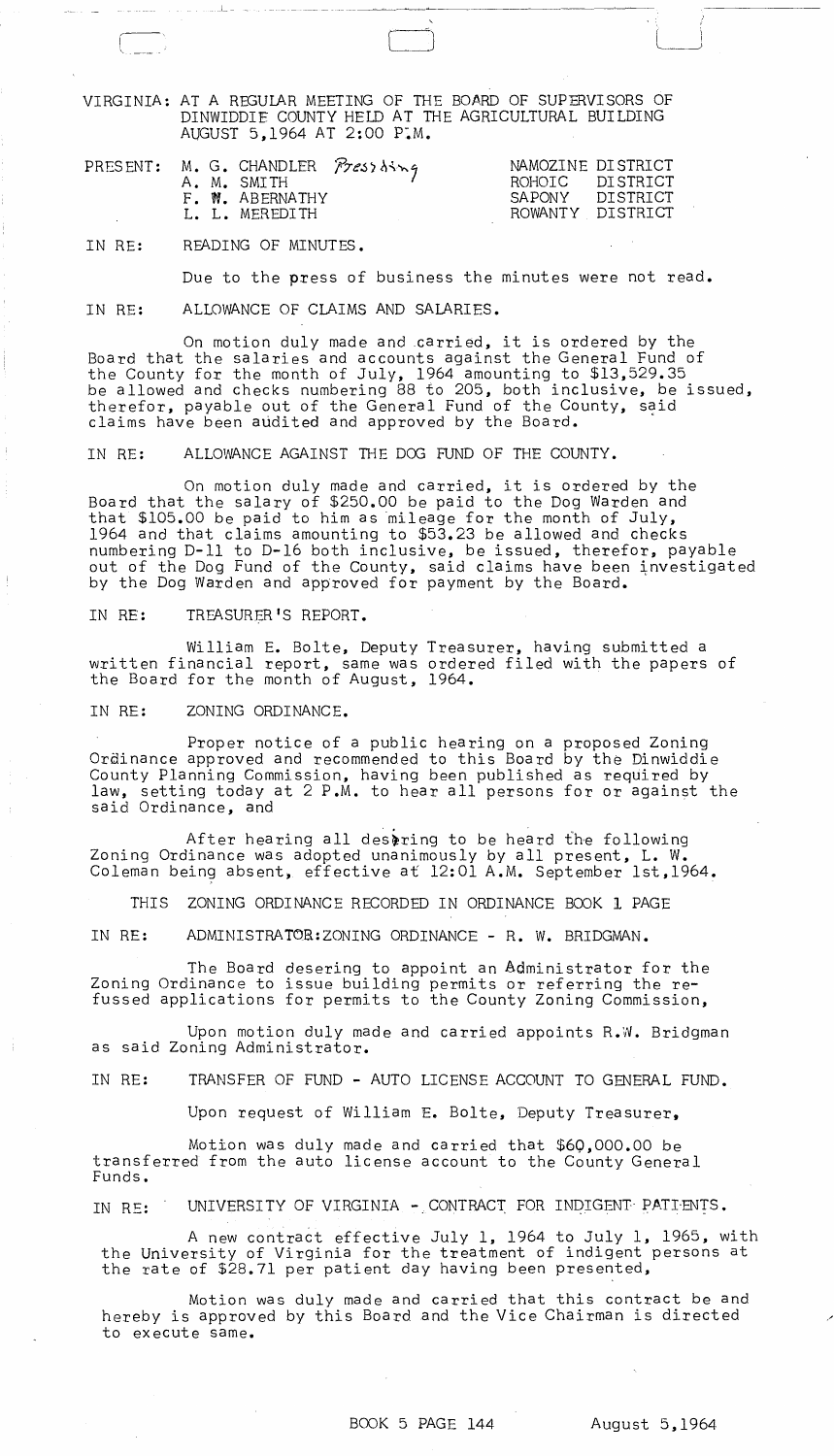## IN RE: DINWIDDIE COUNTY PARTICIPATION IN THE ESTABLISHMENT OF A TECHNICAL INSTITUTE.

WHEREAS, the State Council of Higher Education has recommended to the Governor and the General Assembly of the State of Virginia that a technical institute be established in the Richmond-Petersburg-Hopewell area; and

WHEREAS, the Counties of Chesterfield and Dinwiddie together with the County of Prince George, and the cities of Richmond, Petersburg, Hopewell and Colonial Heights, have a concentration of large nationally known industries within their boundaries; and

WHEREAS, the James River Basin and the Appomattox Basin, lying within or adjacent to said political subdivisions, constitutes the greatest potential industrial basin on the Eastern Seaboard; and

WHEREAS, there is a need in all industries located within said area for additional technical personnel which can only be provided by a technical institute being established to provide a post high school technical education to our high school graduates; and

WHEREAS, a location near State Route No. 10 east of Richmond-Petersburg Turnpike would be the most central location for such an institution to serve the Richmond-Petersburg-Hopewell area; and  $\sim$ 

WHEREAS, the Board of Supervisors of the County of Dinwiddie, in accordance with the laws of the State of Virginia, realizes that for the establishment of such an institution'that it is necessary that the localities underwrite the cost of operating said institution for a period of three years and provide the land therefor.

NOW, THEREFORE, BE IT RESOLVED BY THE BOARD OF SUPERVISORS OF THE COUNTY OF DINWIDDIE that the state Board of Technical Education of the State of Virginia be, and it is hereby requested to establish a technical institute in a location central to the Richmond-Petersburg-Hopewell area, which location would be near State Route No. 10 east of the Richmond-Petersburg Turnpike.

BE IT FURTHER RESOLVED that the State Board of Education of the State of Virginia designate Virginia Polytechnic Institute as the sponsoring institution for the technical institute when established; and

BE IT FURTHER RESOLVED, that the County of Dinwiddie participate'in the establishment of said technical institute by contributing to the operational costs of said institute for a period of three years after its establishment, and likewise participate in the procurement of a site for said institute; and

 $\zeta_{\rm{max}}$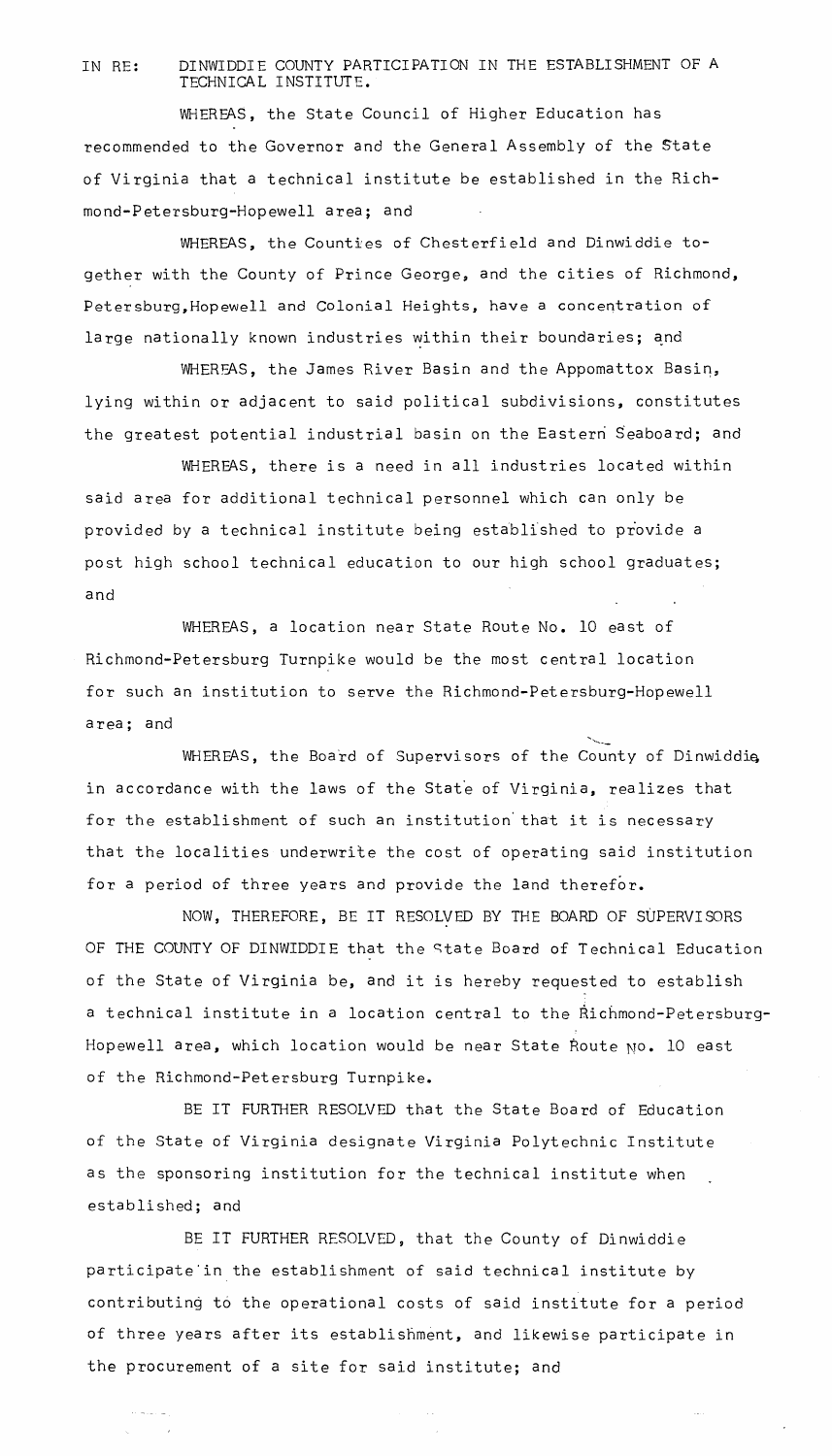BE IT FURTHER RESOLVED, that the Clerk forward a certified copy of this resolution to the State Board of Technical Education of the State of Virginia, to Albertis S. Harrison, Governor of the 3tate of Virginia, and to each political entity involved and to each Delegate and Senator of the Political entities involved. IN RE: FUNDS TO BE ADDED BUDGET FOR TECHNICAL INSTITUTE.

It appearing to the Board that funds amounting to \$300.00 per year for three years will be needed to meet the County's part in the participation of the establishment of a Technical Institute in our a rea,

Motion was duly made and carried that this amount be added to the County's budget each year for three years.

IN. RE: OZALID PRINT PRICE - DINWIDDIE SECTION PRINTS.

It appearing to the Board that from time to time requests are made to the Commissioner of Revenue for prints of Sections of Dinwiddie County tax plats which are furnished by the Commonwealth of Virginia and billed to Dinwiddie County for its costs,

Motion was duly made and carried that the Commissioner of Revenue bill all persons requesting prints \$1.50 each for any prints furnished.

IN RE: TELEPHONE - FARM AGENT.

,,,--------..... i ',.~-.-~

Upon request of the County Farm Agent,

Motion was duly made and carried that additional phone service not to exceed  $$75.00$  per year be allowed his office.

IN RE: OFFICE HOURS - FARM AGENT.

Upon request of the County Farm Agent,

Motion was duly made and carried that the office hours be changed from 8:00 A.M. to 4:30 P.M. to 8:30 A.M. to 5:00 P.M.

IN RE: SHERIFF'S OFFICE: ADDITIONAL DEPUTY.

It appearing to the Board that additional help should be furnished the Sheriff's Office because of the increased population and added civil work,

Motion,was duly made and carried with the approval of the State Compensation Board that an additional Deputy be employed.

IN RE: PETITION - RT. 669.

A petition having been presented requesting that Rt. 669 extending approximately 2.5 miles west from Halifax Road to Depot Road be hard surfaced, and

It appearing to the Board that this road is already scheduled for improvements,

Motion was duly made and carried that the Highway Department schedule this work as soon as practical.

IN RE: PETITION - RELOCATION OF RT. 646.

A petition having been presented protesting the relocation of Rt. 646 to Rt. 650 at De'fitt,Virqinia due to the construction of Rt. 85.

Motion was duly made and carried that the Highway Department consider any changes in the present plan to relocate Rt. 646 that will alleviate the inconvience caused by the present plan.

IN RE: FORD VOL. FIRE DEPT. - REQUEST FOR PUMP.

Ford Vol. Fire Dept, having requested help in the purchase for a pump for their Ford Fire Truck.

BOOK 5 PAGE 145 August 5,1964

, .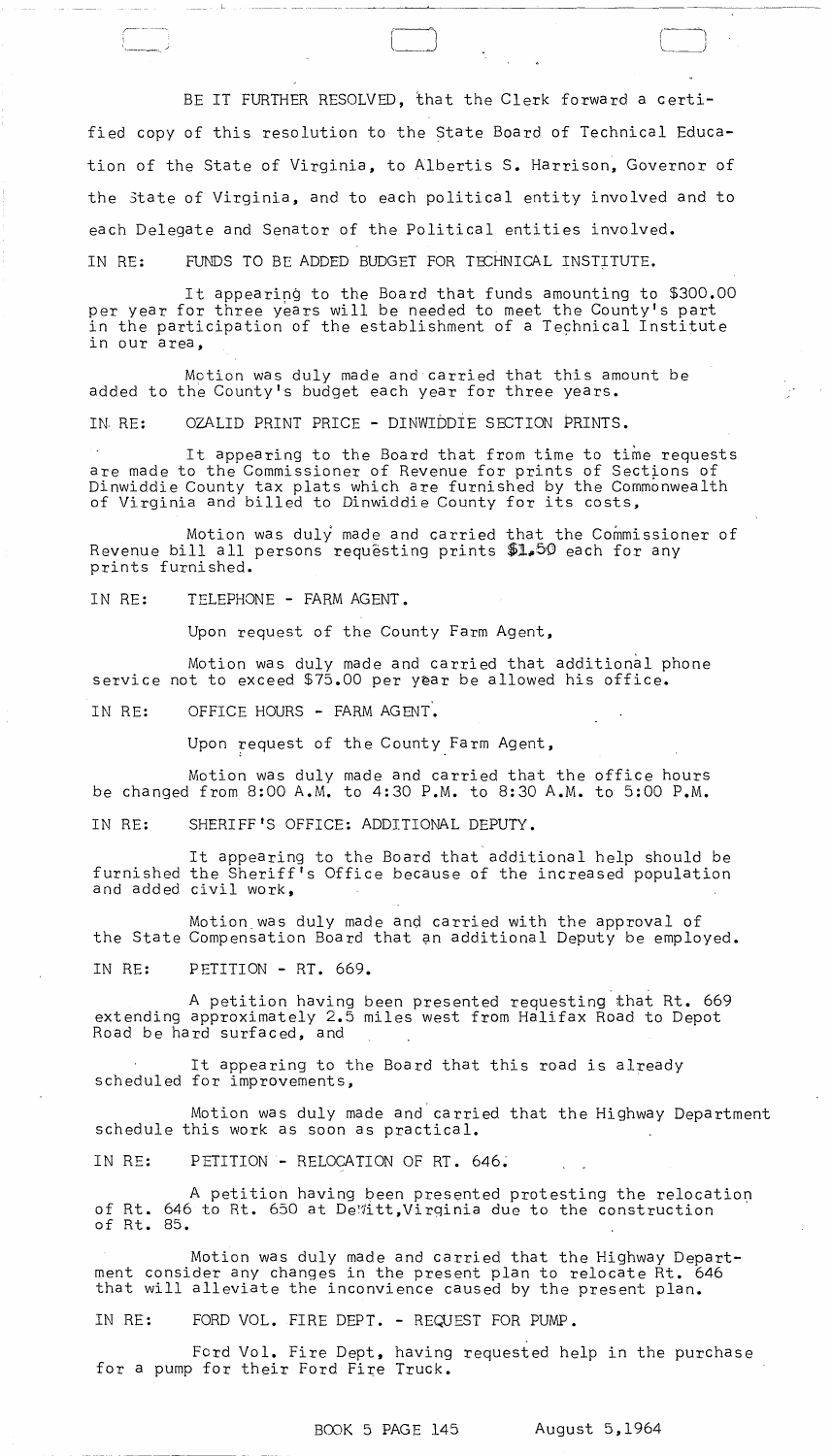Motion was duly made and carried that the Clerk request prices on the requested pump.

IN RE: TITMUS PROPOSED SUBDIVISION - PLAT.

A preliminary plat of Titmus proposed subdivi.sion having been received for the Board's consideration,

Motion was duly made and carried that copies of this plat be given to the Department of Health and the State Highway Department for their usual report at the next meeting.

IN RE:~DOG BITE CLAIM - L. A. CROWDER.

The Dog Warden presented a card from L.A. Crowder, RED McKenney requesting assistance on a doctor's bill for a dog bite and was discussed by the Board without taking any action.

IN RE: BOND PAYING AGENT - FEES.

It appearing to the Board that the schedule of fees accepted from The Bank of Virginia as paying agent for the County School Bonds did not contain a fee for \$5,000.00  $\bullet$  denomination bonds,

Motion was duly made and carried that the Board accept the following schedule of fees for bonds issued in \$5,000.00 denominations:

> \$.10 per coupon paid. \$1.25 per bond paid.

And the Clerk is directed to notify the Bank by letter.

IN RE: ORDINANCE TO PROHIBIT HUNTING WITH RIFLES LARGER THAN 22 CALIBER IN DINWIDDIE COUNTY.

It appearing to the Board that permissive legislation had been passed by the.General Assembly concerning the use of. not been pessed by the Scherer moschary concerning the doe of.

Upon motion duly made and carried the Commonwealth's Attorney is directed to prepare the proper ordinance to present at the July meeting prohibiting the use of rifles larger than 22 caliber to hunt in Dinwiddie County.

IN RE: ORDINANCE REGULARTING THE USE OF RIFLES FOR HUNTING ANY WILD BIRD OR ANIMAL IN THE COUNTY OF DINWIDDIE.

Be it ordained by the Board of Supervisors of Dinwiddie County pursuant to the act or acts of the General Assembly of Virginia and the Statutes of the Commonwealth of Virginia in such cases made and provided, as follows:

It shall be unlawful for any person'to hunt with a rifle of a caliber larger than 22 in the County of Dinwiddie.

It is further ordained that any person violating this ordinance shall be punishable by a fine not exceeding \$300.00 and imprisonment in the County jail not exceeding 30 days each subsequent violation shall constitute a separate offense.

IN RE: CIVIL DEFENSE DIRECTOR - L. L. MEREDITH.

W. A. Caudle, Civil Defense Director of Dinwiddie having submitted his resignation as such Director same was accepted and,

Motion was duly made and carried that L. L. Meredith, Dinwiddie,Virginia be and hereby is appointed Civil Defense Director for Dinwiddie County.

IN RE: STREET LIGHTS: FERNDALE ROAD AND RIVER ROAD.

Supervisor A. Mitchell Smith with a Vepco representative having invested a request for installation of street lights in Ferndale Gardens and on West Drive off of River Road and,

It appearing from their report that the needs can best be met by installing 3-2500 lumen lights on West Drive, and 8-3300 lumen mercury vapor Ferndale Gardens,

Motion was duly made and carried that these lights be installed and billed to the County. There being no further business the meeting was adjourned.

 $\mathcal{L}(\mathbf{x})$  , and  $\mathcal{L}(\mathbf{x})$ 

 $\sim 100$ 

ليعيضه المائي

 $\Delta \leq \Delta \leq 1$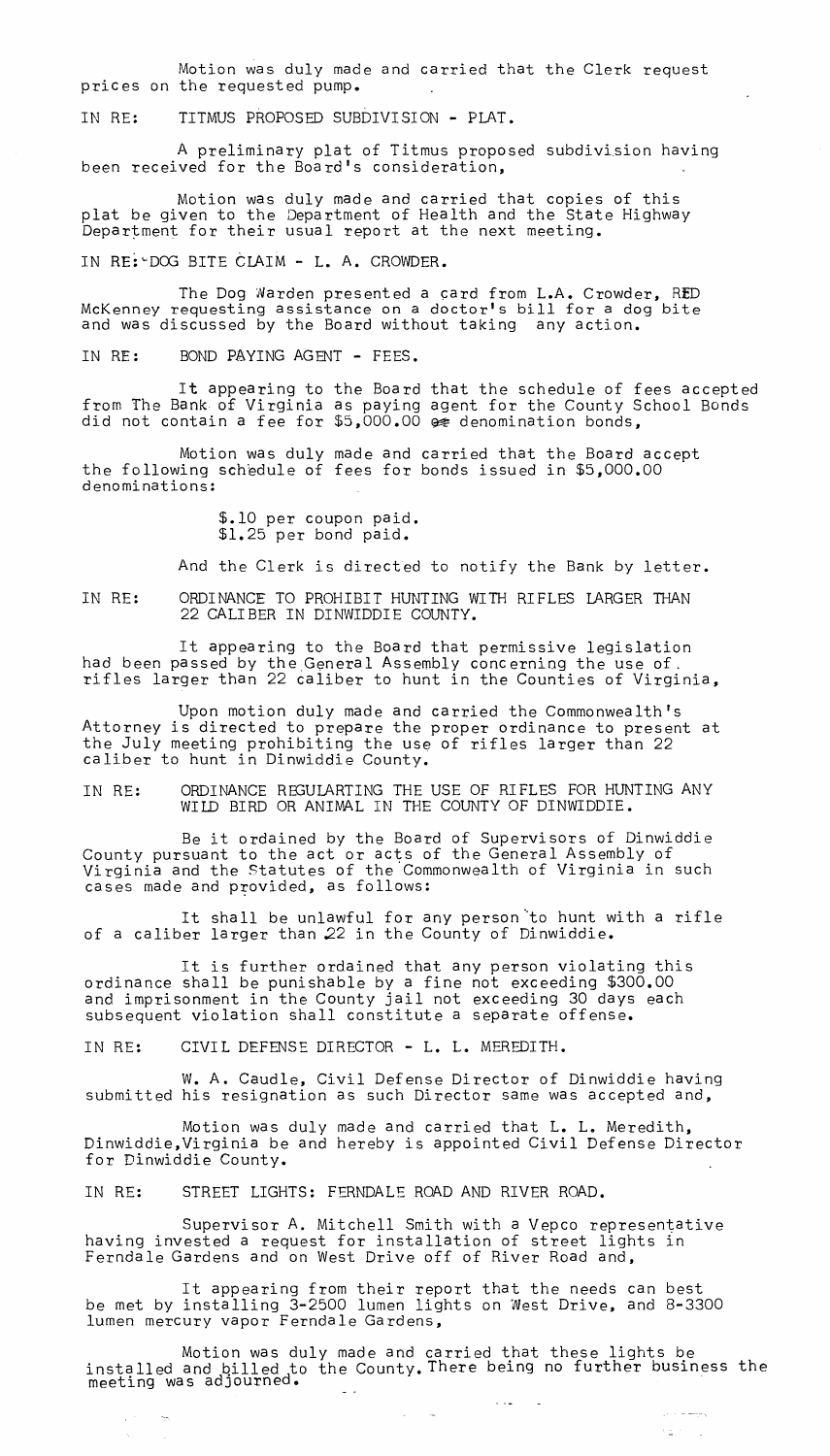IN RE: JOHN RANDOLPH HOSPITAL - CONTRACT FOR INDIGENT PATIENTS.

A new contract effective July 1, 1964 to July 1, 1965, with the John Randolph Hospital for the treatment of indigent persons at the rate of \$26.41 per patient day having been presented,

Motion was duly made and carried that this contract be and hereby is approved by this Board and the Vice Chairman is directed to execute same.

IN RE: ANNEXATION MEETING - PETERSBURG CITY COUNCIL ET ALS.

The Petersburg City Council by letter from its City Manager having advised that some action be taken by this Board to negotitate some plan of annexation,

Motion was duly made and carried that the City Council, Senator John H. Temple, and our Delegates, A. H. Richardson and Roy Smith meet with this Board on September 9th at the Agricultural Building in Dinwiddie Courthouse at 10:00 A.M. to further discuss this problem.

IN RE: DOG LICENSE \$2.00 FEE.

- -,----- --- --- --- ---~- --- --------~-

 $\overline{\phantom{a}}$ .  $\overline{\phantom{a}}$ ".\_---)

The Board after some discussion concerning a flat fee of \$2.00 for male and female dogs withheld decision on this until the September 9th meeting.

IN RE: DIRECTORS: APPOMATTOX BASIN INDUSTRIAL DEVELOPEMENT CORP.

Upon the request of Appomattox Basin Industrial Developement Corporation to nominate six (6) directors from Dinwiddie County with two serving on the Executive Committee.

Motion was duly made and carried that J. P. Derbym Wm. E. Bolte, S. E. Winn, Gilbert Martin, W. C. Tucker and H. B. Batte be nomibated as nominees with H.B.Batte and W. C. Tucker serving on the Executive Committee.

There being no further business the meeting was closed.

Attest: 2HMMuttu Clerk

Two Coleman Oppirman

 $\bigcup_{i=1}^n$